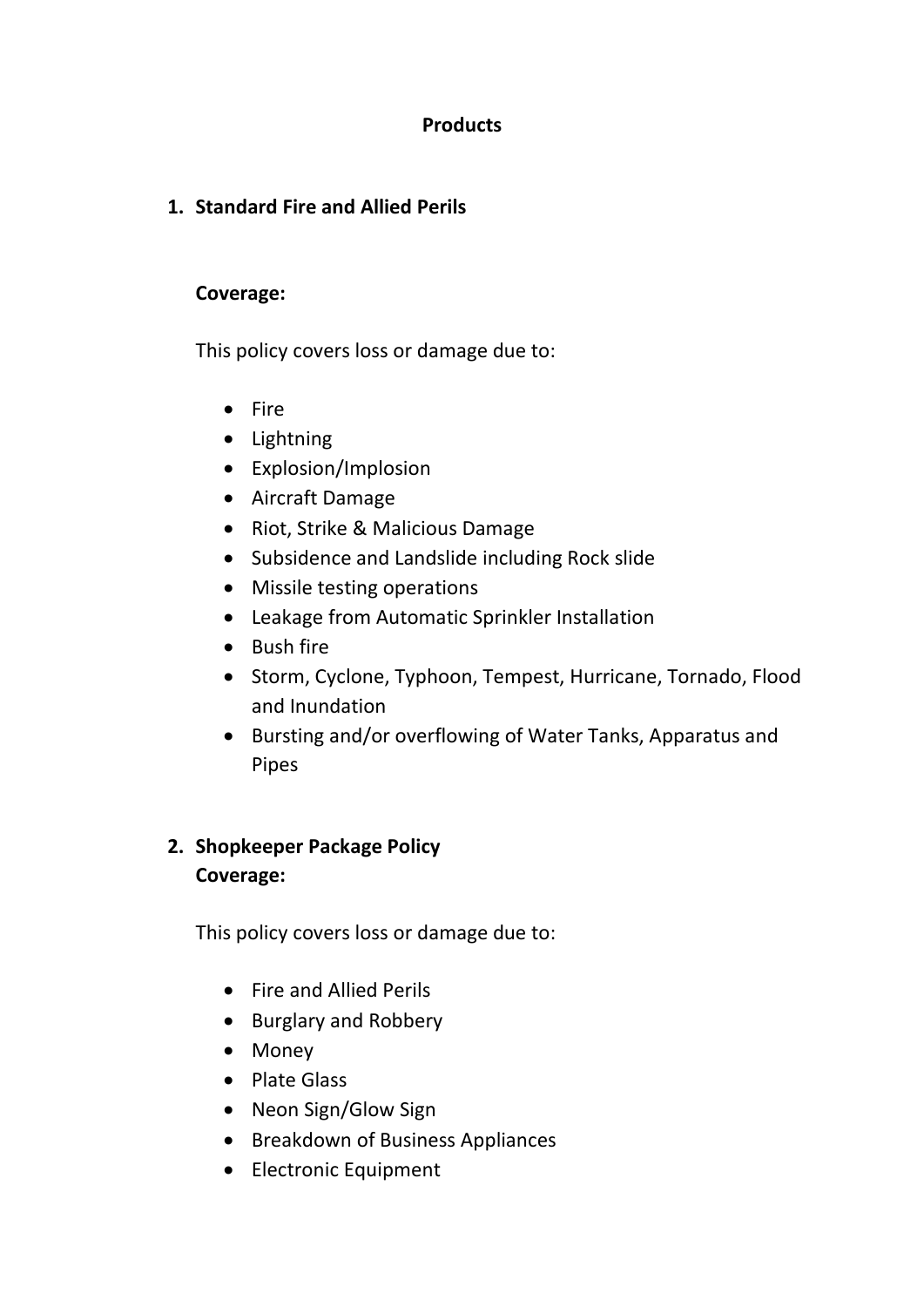- Fidelity Guarantee
- Personal Accident
- Public Liability & Workmen Compensation

#### **Add-On Coverage:**

- Earthquake
- **•** Terrorism
- **•** Escalation
- Omissions to Insure
- Debris removal
- Impact damage by own vehicle

#### **3. Comprehensive Householder Package Policy:**

## **Protects your Property**

Landslides, fire, earthquakes, floods and other natural calamities were perhaps common even in the early ages, however, riots, theft and burglary, military conflict and other threats that exist today are unpredictable and can have long term consequences for your financial and psychological wellbeing. Bajaj Allianz Householder Policy is the answer to your needs.

# **Interests of the Insured and their family members in a single policy**

Our Householder Policy is designed as an all-purpose home insurance plan that provides comprehensive protection from a range of threats to your home and those who live within it. The wellbeing of your family probably occupies your mind a lot more than you might acknowledge, however rather than leaving it to chance, opt for a proven Householder Policy that provides affordable and comprehensive coverage.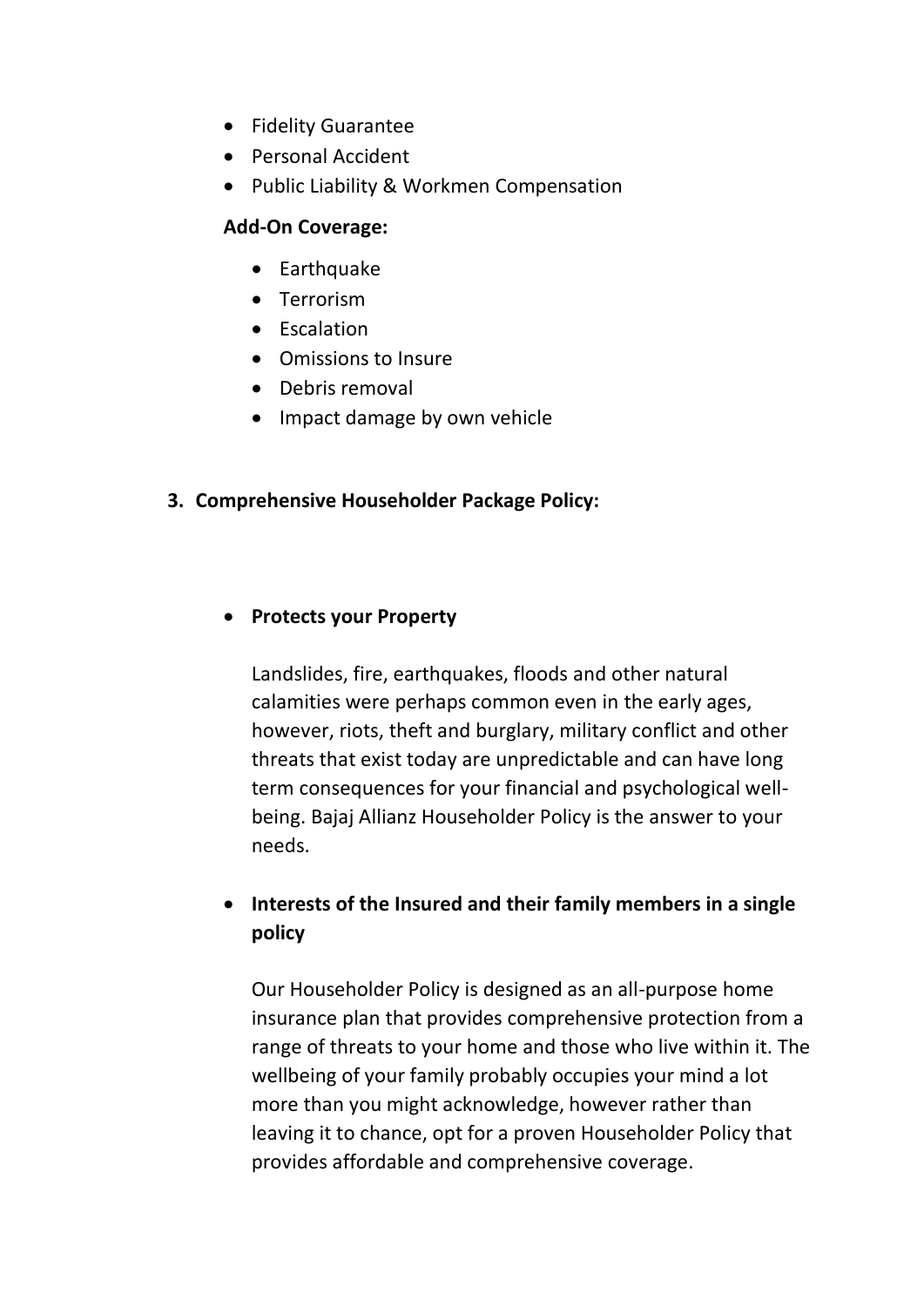## **Protection to your domestic and electronic appliances**

With Bajaj Allianz Householder Policy, you can ensure that any unexpected surprises from your household appliances are catered for. By averting a crisis such as this, you can ensure that you are spared the unpleasant frowns from your family and domestic help. Your kitchen would probably also wear a brighter look!

**4. Private Car Package Policy:**

**Coverage:**

- **Loss or damage to your car due to natural calamities**
- **Loss or damage to your car against man-made calamities**
- **Personal Accident Cover**
- **Third Party Legal Liability**

## **5. Two-Wheeler Comprehensive Policy**

**Easy Online Purchase**

With us, you can buy your Two Wheeler Insurance online with just a few clicks. Just fill the required details, pay the premium amount and voila! You are done. The same principle applies for insurance renewal. We make buying Two Wheeler Insurance plans seamless, fast and convenient.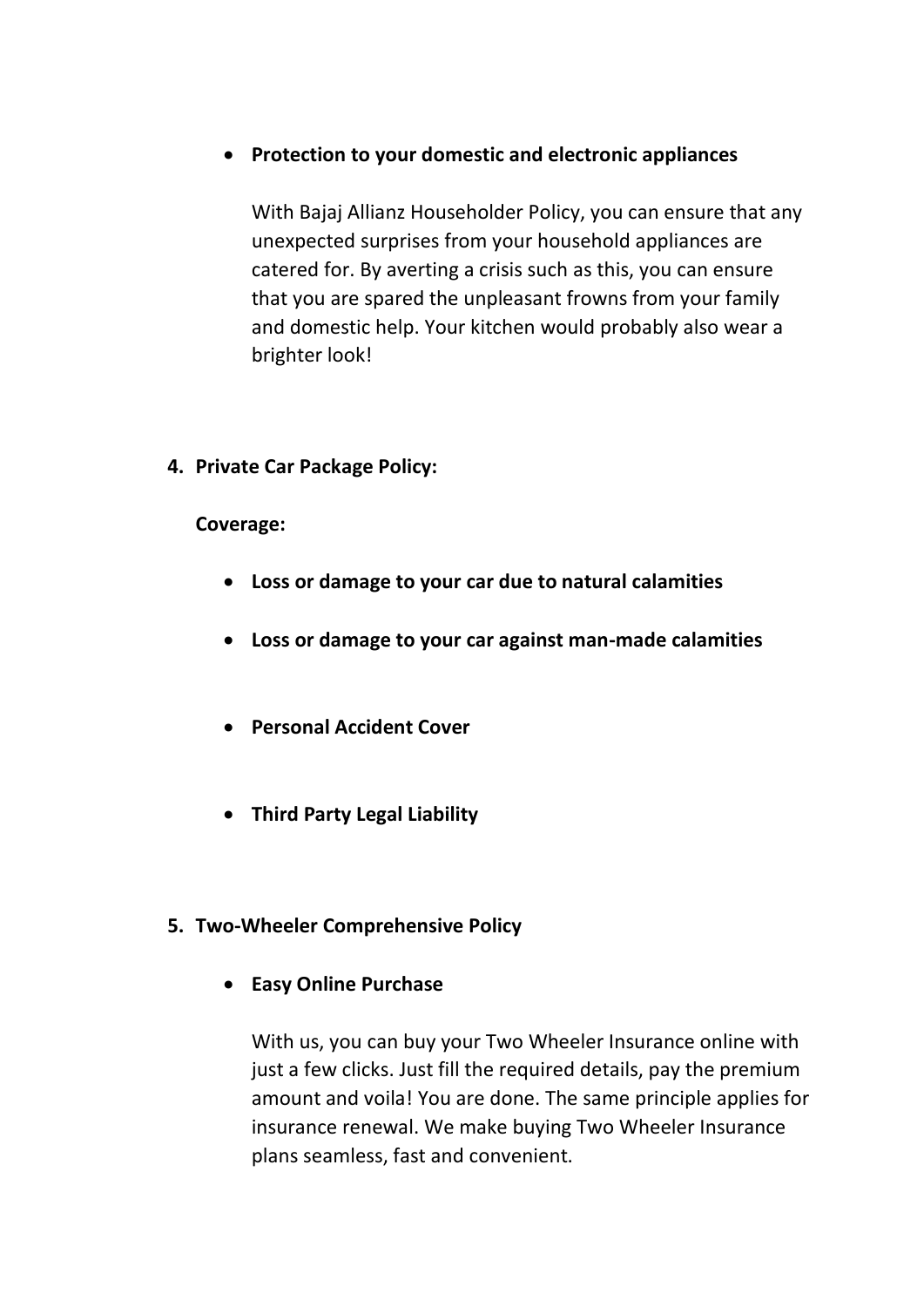## **Instant Support**

Just like your most trusted companion, we are by your side whenever you need us. We provide round the clock claim assistance and update you on the status of your claims through SMS. Just call our toll free number 1800 209 5858 for instant support.

## **Hassle-free Renewal**

Our hassle-free renewal process ensures your bike never remains uninsured. When you renew your Bike Insurance Policy with us, there's no inspection needed, no questions asked. Log onto our website, fill the relevant details, pay the premium amount and it's done.

### **Transfer of No Claim Bonus (NCB)**

NCB is a unique feature wherein you get a reward for every claim free year. We, at Bajaj Allianz, allow you to transfer up to 50% of the NCB from your previous policy with a different insurer when you choose to get insured with us.

## **Quick Claim Settlement**

We understand how important it is for you to receive funds when you need it the most. Our hassle-free, cashless claim settlement process ensures you get the defined benefits of your insurance at the earliest. With integrated processes in place to minimise the turnaround time of your insurance claim, our wide network of cashless garages across India help in the speedy settlement of your claim.

**Third-party Legal Liability**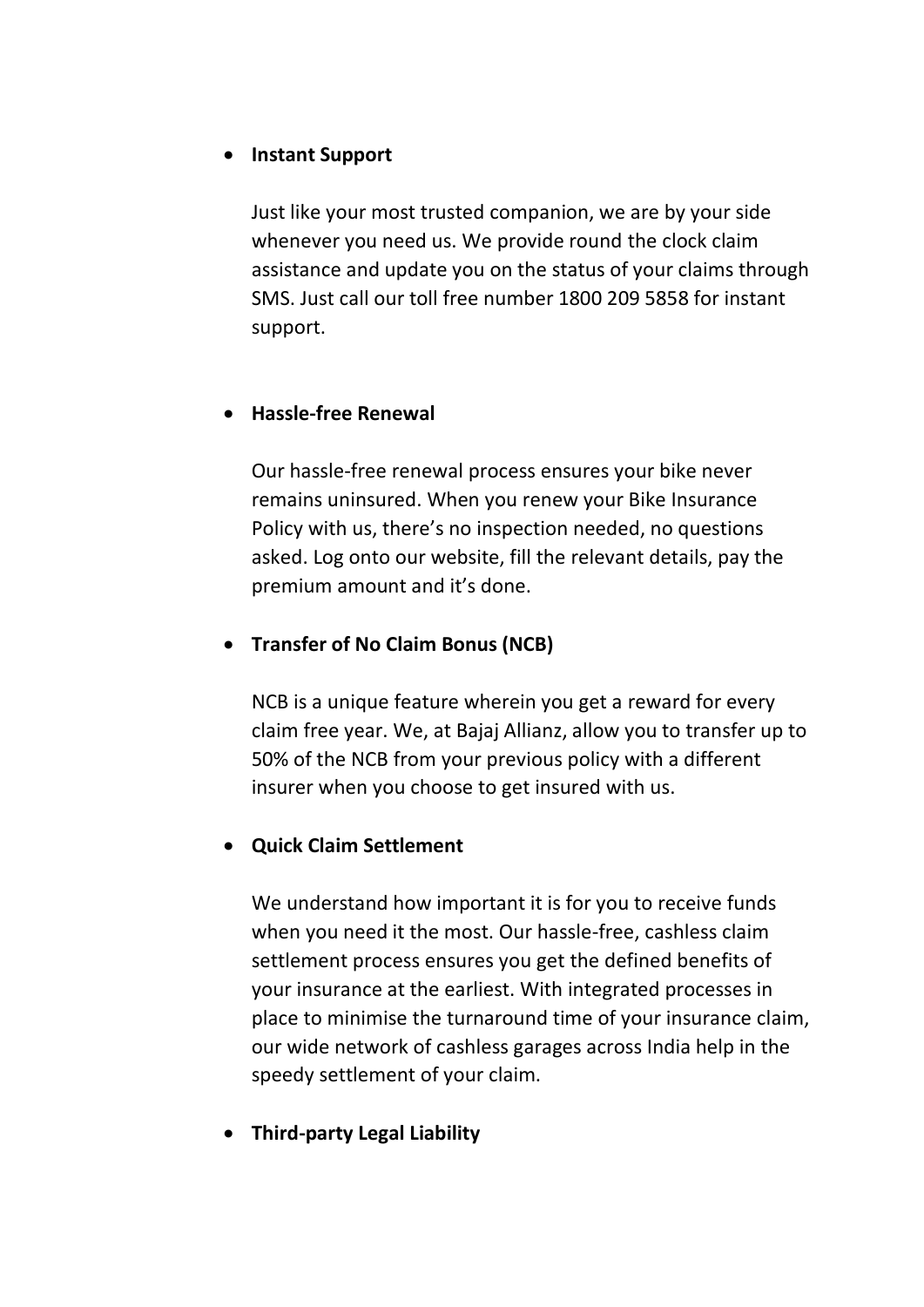As it's mandatory for all vehicles running on Indian roads to have third-party cover, our Comprehensive Two Wheeler Insurance Policy covers you financially from the losses, injuries or death suffered by a third-party as well.

#### **6. Personal Accident**

- **Death –** 100% Sum Insured
- **Permanent Total Disability (PTD**) Highest compensation of 125% of Sum Insured

**• Temporary Total Disability (TTD)** - 1% of the Sum Insured or Rs5000/- per week, whichever is lesser

**• Transportation of mortal remains -** lower of Rs.5,000/- and 2% of the sums assured shown under the schedule headings Basic, Wider and Comprehensive

**• Children's Education bonus in case of Death or Permanent Total disability of proposer -** onetime payment of Rs.5,000/- each towards the cost of education of up to 2 of your dependent children who were under the age of 19 on the date you met with Accidental Bodily Injury

**• Hospital Confinement Allowance -** If the claim is accepted under Death, Permanent Total Disability (PTD) , Permanent Partial Disability (PPD), Temporary Total Disability (TTD) then we will pay you Rs 1000/- per 24 hours of hospitalization, maximum up to 30 days per policy period

**• Medical Expenses due to accidental injury -** If the claim is accepted under Death, Permanent Total Disability (PTD) , Permanent Partial Disability (PPD), Temporary Total Disability (TTD) then reimbursement of the cost of medical expenses due to accidental injury up to 40% of valid claim amount or actual medical bills, whichever is lesser

## **7. Global Personal Guard Policy**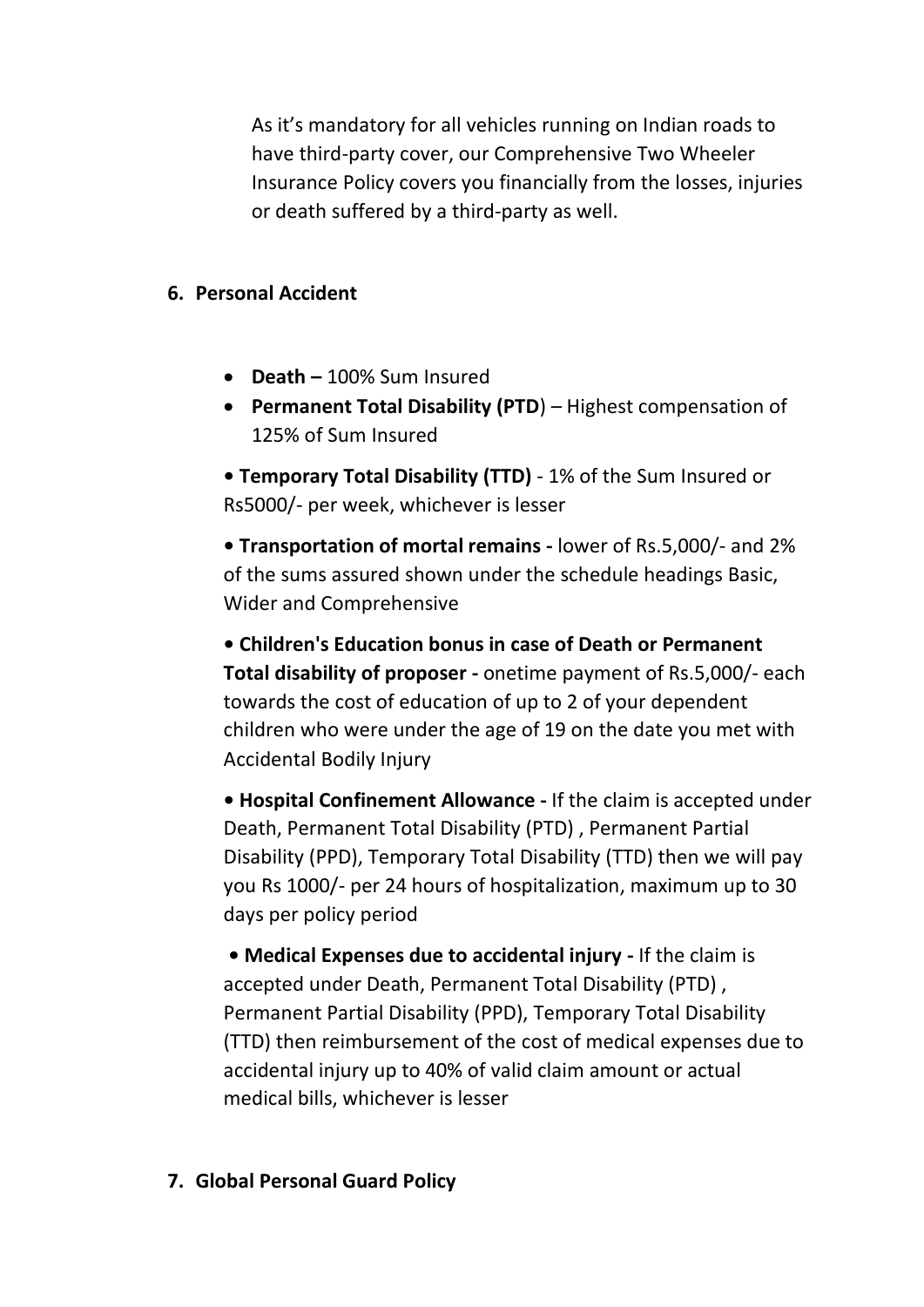## **Covers accidental death and injury**

This policy provides cover against expenses arising out of accidental injury, along with accidental death coverage.

## **Covers entire family**

This policy covers you, your spouse, parents and children under one policy.

## **Long-term policy**

You can opt for this policy for a period of 1, 2 or 3 years.

#### **Sum insured options up to Rs. 25 crore**

Choose from sum insured options ranging from Rs 50,000 to Rs 25 crore based on your income.

## **Lifestyle modification benefit**

This policy covers expenses incurred for lifestyle modification after an accidental injury.

## **Cumulative bonus**

Avail a cumulative bonus of 10% of the sum insured for every claim-free year.

## **Accident hospitalization expenses**

This is an optional cover that protects you against medical expenses incurred in case you are hospitalized for a minimum of 24 hours or have undergone any of the listed daycare procedures because of an accidental injury. Pre and post hospitalization expenses are also covered in such a case.

## **Adventure sports benefit**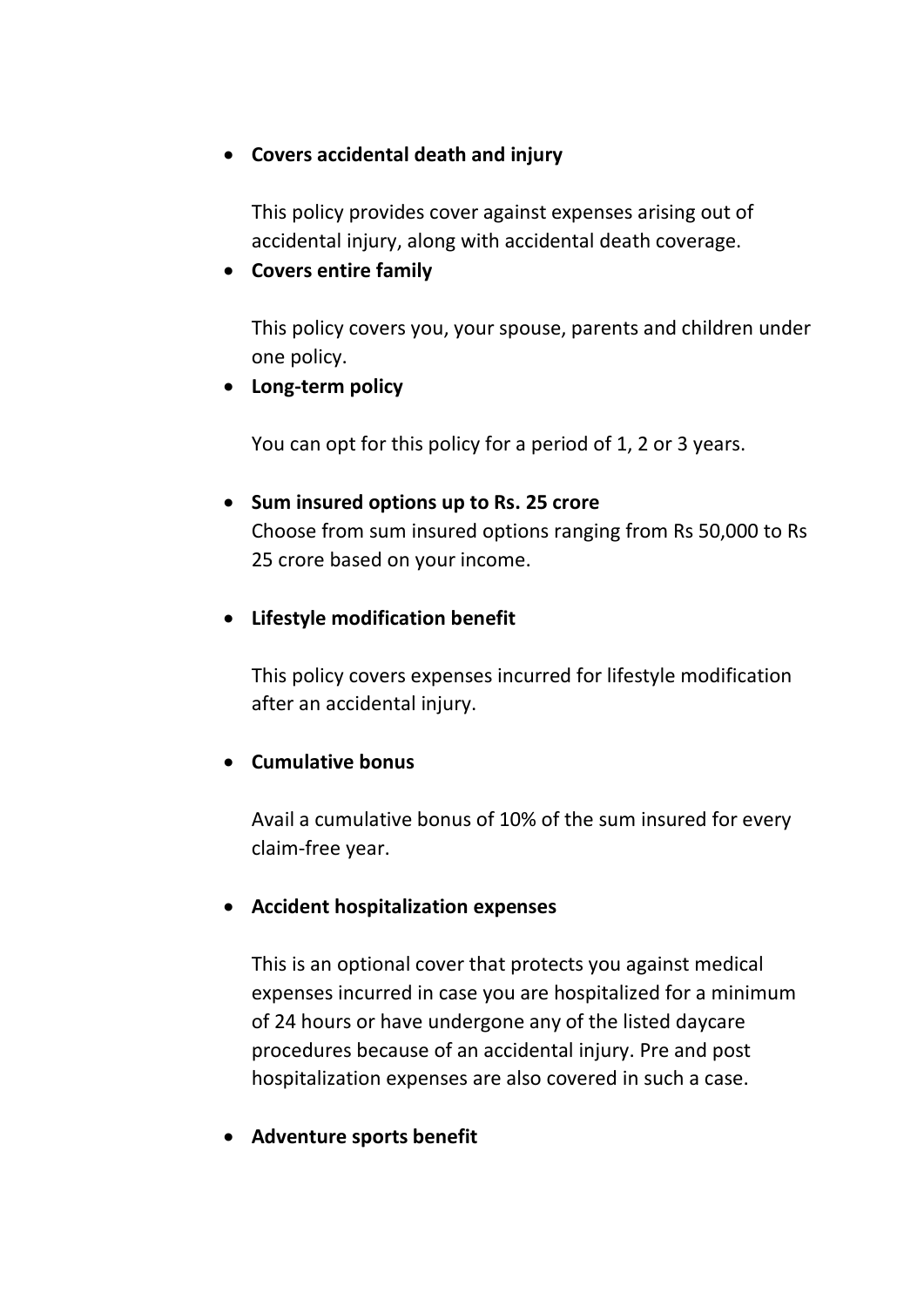This policy provides optional cover against death or permanent total disability caused by accidental bodily injury while engaged in any non-professional adventure sports under supervision.

### **Air ambulance cover**

The optional air ambulance cover would pay for emergency air ambulance expenses from the accident site to the nearest hospital.

#### **Children education benefit**

Children education benefit is an optional cover that is payable towards the cost of education of your dependent children, in case you are permanently disabled or worse due to an accident.

#### **Coma cover**

In case you are in a comatose state due to an accidental injury, this policy provides an optional cover up to the sum insured.

#### **EMI payment cover**

You can opt for this optional cover to insure your active EMI for 3 months in case of permanent partial disability due to an accidental injury, as per the policy terms.

#### **Fracture cover**

This optional cover is for expenses incurred for treatment of a fracture, up to Rs 5 lakh.

**Hospital cash benefit**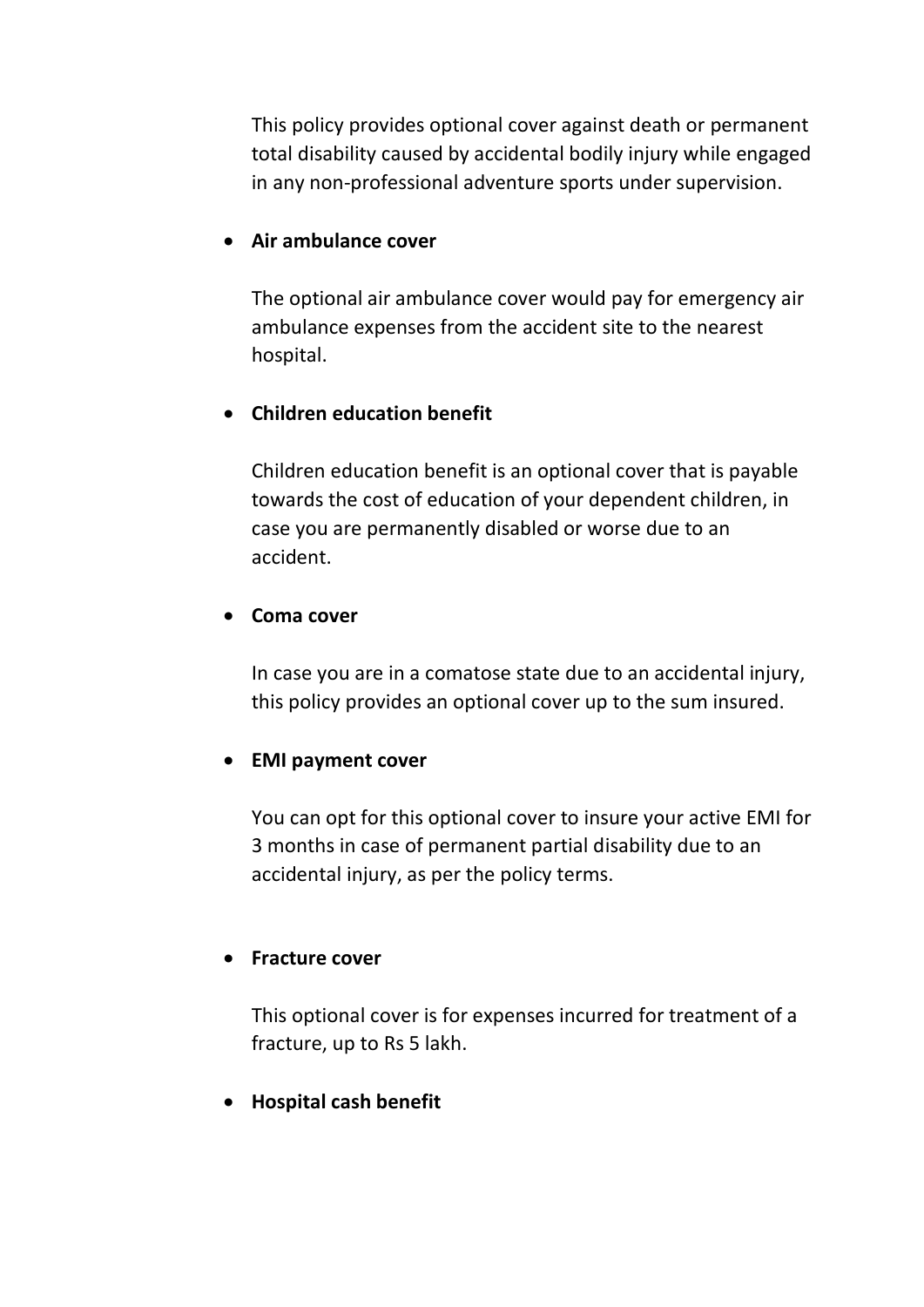Under this optional cover, in case of hospitalisation due to an accidental injury, you are eligible for a daily benefit amount up to 60 days.

#### **Loan protection cover**

You can opt to receive an amount corresponding to the balance outstanding amount of your loan specified in the policy up to the sum insured opted under this optional cover.

#### **Loss of income due to disability from accident**

This policy covers you against loss of income due to disability as a result of an accidental injury.

#### **Road ambulance cover**

This optional cover would pay at actuals for the emergency ambulance expenses incurred in case of hospitalization due to accidental injury up to the sum insured.

## **•** Travel expenses benefit

In case of hospitalization due to accidental injury outside your city of residence, this optional cover would pay for travel expenses of a family member, up to the sum insured opted.

#### **8. My Home**

## **Contents Cover**

This policy covers loss/damage to your furniture and fixtures, electronic items, kitchen items, clothing and personal belongings as well as other products that you have insured.

**Jewellery and valuables cover**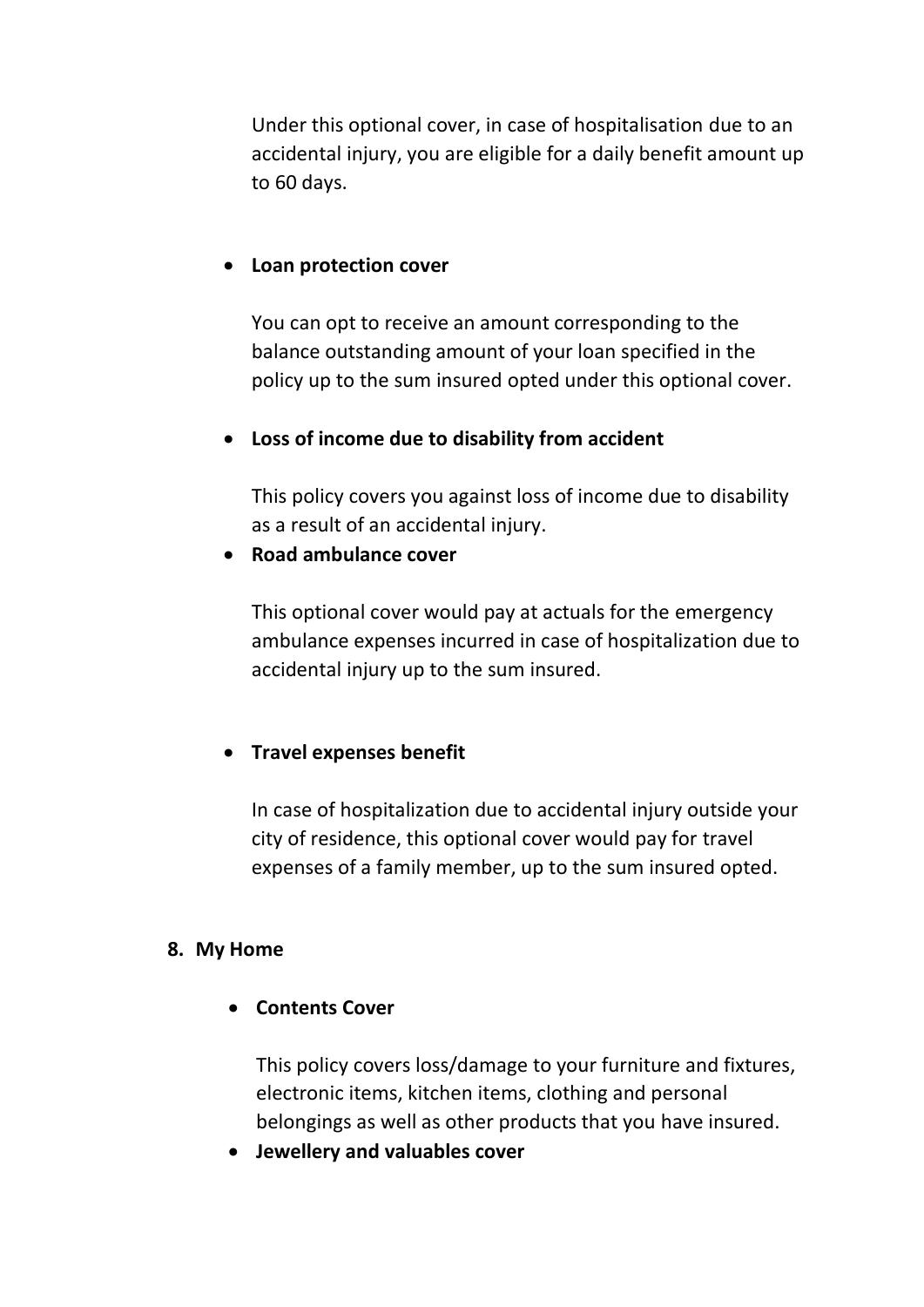This policy covers accidental loss or damage to 'jewellery and valuables' anywhere in India. This cover can be extended globally by paying an additional premium.

## **•** Burglary cover

This policy covers your home against loss from burglary and theft.

## **Worldwide Cover**

We will provide extensive coverage within India and try to minimize your losses to the best of our abilities. Upon payment of a nominally higher premium, we will be happy to extend you Worldwide Coverage for portable equipment jewellery and other valuables.

## **Portable equipment cover**

This policy covers any accidental loss or damage to 'portable equipment' anywhere in India. This cover can be extended globally by paying an additional premium.

## **Curios, works of art and paintings cover**

This policy covers accidental loss or damage to 'curios, works of art and paintings' whilst stored or lying in your building. The valuation of the items will be done by a government-approved valuer and approved by us.

## **•** Building Cover

Our building cover also covers you for emergency purchases of food, clothing, medicines and daily essentials worth up to Rs. 20,000/-.

**Loss of rent Cover**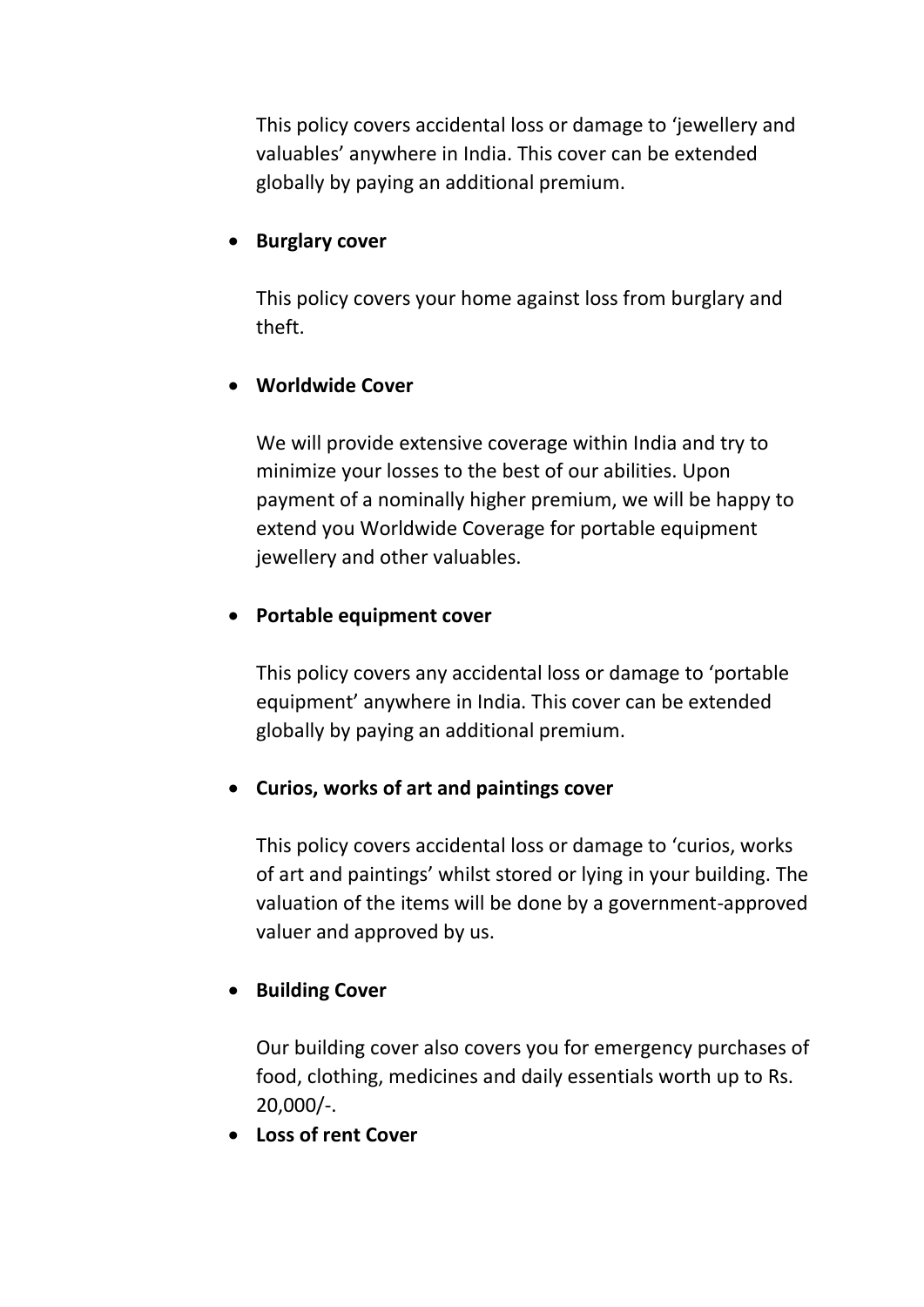In case your rental property gets destroyed due to some peril, and your tenant vacates it for which you stop receiving the rent, we will compensate you for the amount lost till the time the property remains unfit to live in.

### **Temporary Resettlement cover**

In case your house gets destroyed due to some incident such as fire, floods, etc and you need to move to an alternate accommodation, we will indemnify you for the transport and packing costs.

#### **Key and lock replacement cover**

If your house is broken into, or the keys of your house or vehicle get stolen, we will reimburse the expenses of the locksmith.

#### **ATM withdrawal robbery cover**

In case you get robbed right after you withdraw money from the ATM, we will compensate you for the amount lost due to the robbery.

## **Lost wallet cover**

If your wallet gets lost or stolen, we will pay you the replacement cost for it as well as the cost of application for lost papers and cards that were present in the wallet.

## **Dog insurance cover**

If your pet dog dies due to accident and/or diseases contracted during the period of insurance, we will pay you the fixed amount for your loss.

**Public liability cover**